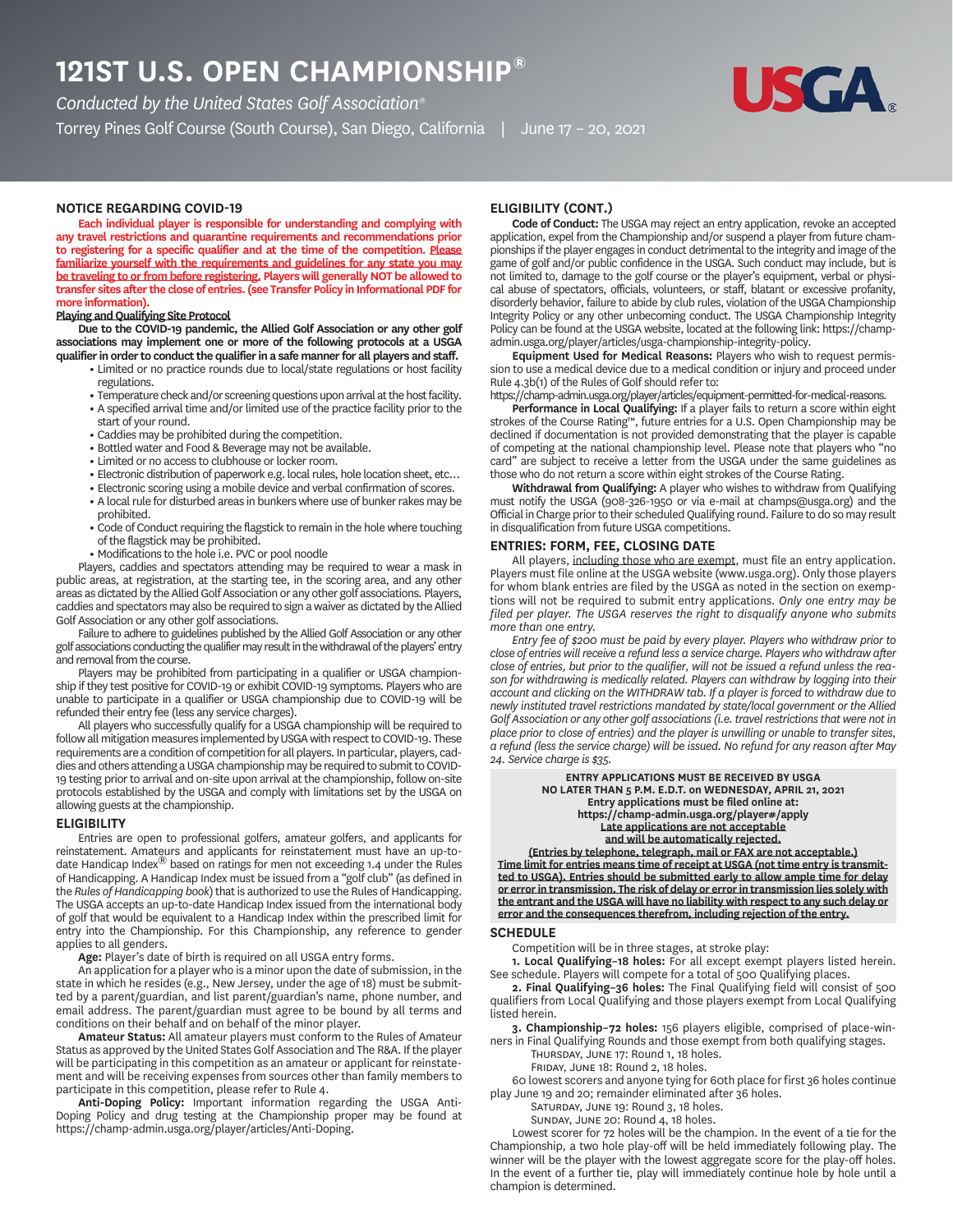## **PRIZES**

#### **CHAMPIONSHIP**

WINNER: The Jack Nicklaus medal and custody of Championship trophy for the ensuing year, subject to such conditions as the USGA may establish. RUNNER-UP' Silver medal

PROFESSIONALS ONLY: To be announced.

AMATEUR RETURNING LOWEST 72-HOLE SCORE: Gold Medal.

Prize money will be divided equally among those tied, except that if a professional wins a play-off for the Championship he will receive first prize money.

If amateurs finish in the first or first and second places, the prize money allocated to those players will be re-distributed to the professionals who return a 72-hole score. If ties occur for medals, duplicates will be awarded, except that only the

winner will receive the Jack Nicklaus medal. NO OTHER REMUNERATION: By his application, the player acknowledges that he is not entitled to remuneration of any kind for participation in the Championship other than prizes listed herein.

PRIZE-SHARING PROHIBITED: By his application, the player certifies that he has not entered into and will not enter into any arrangement whereby he could have a financial interest in any other player's prize money (such as through prizesplitting or prize money "insurance").

#### **LOCAL QUALIFYING ROUNDS**

LOWEST SCORER: Silver medal; if a tie, duplicate medals will be awarded. **FINAL QUALIFYING**

LOWEST SCORER: Silver medal; if a tie, duplicate medals will be awarded. LOWEST AMATEUR SCORER (if not lowest scorer): Silver medal; if a tie, duplicate medals will be awarded.

# **RULES OF GOLF; WHEN COMPETITION IS FINAL**

Play will be governed by *The Rules of Golf* as approved by the United States Golf Association and R&A Rules Limited. Questions will be settled by the on-site Rules Committee, whose decision will be final. The competition is final when the trophy has been presented to the winner or, in the absence of a prize ceremony, when all scores have been approved by the Committee.

### **GOLF BALLS; DRIVER HEADS**

Only brands of golf balls on the most current List of Conforming Golf Balls and driver heads on the most current List of Conforming Driver Heads may be used. Updated lists may be found on the USGA website at www.usga.org or by contacting the USGA Equipment Standards Department at (908) 234-2300.

The one ball Rule as prescribed in Section 8 of the Committee Procedures is in effect. Model Local Rule G-4.

# **CLUBS: GROOVES**

The Local Rule as prescribed by Section 8 of the Committee Procedures is in effect, except that the Exception in the Model Local Rule does not apply (see Model Local Rule G-2).

### **DISTANCEMEASURING DEVICES**

During both Local and Final Qualifying rounds, the use of electronic distancemeasuring devices to measure distance is allowed (subject to certain requirements). However, during the Championship Proper, the Local Rule as prescribed in Section 8 of the Committee Procedures is in effect and prohibits the use of electronic distancemeasuring devices. Model Local Rule G-5.

# **PROHIBITION ON CERTAIN TYPES OF SHOES**

The Local Rule as prescribed in Section 8 of the Committee Procedures is in effect at all Qualifying sites unless the Qualifying site is indicated by an asterisk on this entry application. Model Local Rule G-7.

#### **CADDIES**

Qualifying Rounds: A player may provide his own caddie. If he wishes to have the host club furnish a caddie, he should ask the Official in Charge because sufficient caddies may not be available at the host club.

Championship proper: A player may provide his own caddie. If he wishes to have a caddie provided to him by the host club, he must complete the information as outlined in the Memorandum to Players.

A player is not required to employ a caddie for any stage of the Championship.

# **TRANSPORTATIONCART REQUESTS**

The Local Rule prohibiting the use of motorized transportation as prescribed in Section 8 of the Committee Procedures is in effect, except at certain Qualifying sites as indicated on this entry application where the caddie only is permitted to use motorized transportation. Model Local Rule G-6.

As a general rule, players and their caddies must walk the course at USGA Championships and at most Qualifying rounds. But consistent with the Americans with Disabilities Act (ADA), a disabled player or caddie may be permitted to use a golf cart as an accommodation to his or her disability for those events where golf carts are not allowed. As required by the ADA, the USGA will evaluate such requests on a case-by-case basis.

In order for the USGA to properly evaluate the merits of such requests, while maintaining the fundamental fairness of the golf competition, it is necessary for players requesting this accommodation (whether submitted by the player, by the player for the player's caddie or by the parent/legal guardian of a minor player) to submit medical documentation to facilitate that analysis. The documentation provided must demonstrate: (1) a player's (or caddie's) disability as defined by the ADA; (2) the medical need for the golf cart that results from that disability; and (3) that by providing a golf cart to a player or caddie in that particular circumstance, the USGA would not be fundamentally altering the fairness of the competition by providing a player with an advantage over other players. The required form entitled **Golf Cart Request Form (as well as additional important information for first time and subsequent requests for a cart)** is available at the following link:

https://champ-admin.usga.org/player/articles/Requesting-Golf-Cart.

#### **PUBLICITY AND PROMOTION; BROADCASTING**

I understand that the USGA or its designees, may record, film, photograph, or otherwise capture my likeness, image, voice, biography, references to me, my quoted statements, and my play in the Championship (the foregoing, together with my name, my "Appearance"). In consideration of the opportunity to participate in the Championship, by submitting this Application, I grant (and/or have the authority to grant to the USGA in the case of a parent/guardian of a minor or other authorized representative submitting the Application on my behalf) to the USGA, and its licensees, successors and assigns, the perpetual, transferable, assignable, worldwide, royalty-free, irrevocable right to use my Appearance, in whole or in part, in all manner (including exhibition, distribution, reproduction, publication, display, broadcast, transmission or otherwise), and media now known or hereafter invented or discovered, and for any purpose whatsoever. The rights granted herein include, without limitation, the right to use the Appearance, or portions thereof, in promotion of the Championship and future championships through any of the foregoing means of distribution, as well as in the design, manufacture and distribution of merchandise related to the Championship or other championships, that include elements of my Appearance. The USGA is not obligated to use my Appearance in any matter, and materials embodying any aspect of my Appearance do not need be submitted to me for approval. I release and discharge the USGA, its licensees, successors and assigns from any claims arising from use of my Appearance, including claims for misrepresentation of me, my character, or my person by any means. As between the USGA and me, the USGA shall own all right, title and interest, including the copyright(s), in and to any works created by the USGA, its licensees, successors and assigns, that include all or a portion of my Appearance. This grant shall be binding on my heirs, executors, administrators and assigns, and the successors and assigns of the USGA. I hereby waive all privacy, publicity, defamation, libel, and proprietary rights relating to the Appearance as used by the USGA in conjunction with these terms.

Players are required to cooperate with representatives of the media; however, no pre-Championship activities outside of those activities which are part of the Championship will be required. Authorized representatives of the media will not interfere with the player's Championship play in an unreasonable manner.

#### **ONSITE CHAMPIONSHIP REGISTRATION**

Register in person at location and time listed in the Memorandum to Players or notify the USGA as directed in the Memorandum to Players if a late arrival. Place may be forfeited by a player from whom no word has been received.

#### **PRACTICE PRIVILEGES**

Privileges of Torrey Pines Golf Course are extended to qualified players in the Championship on June 14 through June 16.

#### **ACCOMMODATIONS**

Information concerning accommodations will be provided upon completion of Final Qualifying rounds. Exempt players will receive this information from the USGA.

#### **PERSONAL APPEARANCE**

In Local and Final Qualifying stages and the Championship proper, players must be neat in appearance with respect to clothing and personal grooming. The wearing of short pants is prohibited in the Championship proper, but is permissible in Local and Final Qualifying provided the host club does not have a dress code prohibiting such.

### **LOCAL RULES; TERMS OF THE COMPETITION; SCHEDULES**

The USGA Championship Committee/on-site Rules Committee reserves the right to alter any of the Local Rules, Terms of the Competition, provisions and/ or schedules herein. The decision of the Championship Committee/on-site Rules Committee in any matter will be final. 2021 Local Rules and Terms of the Competition: www.usga.org/hardcard.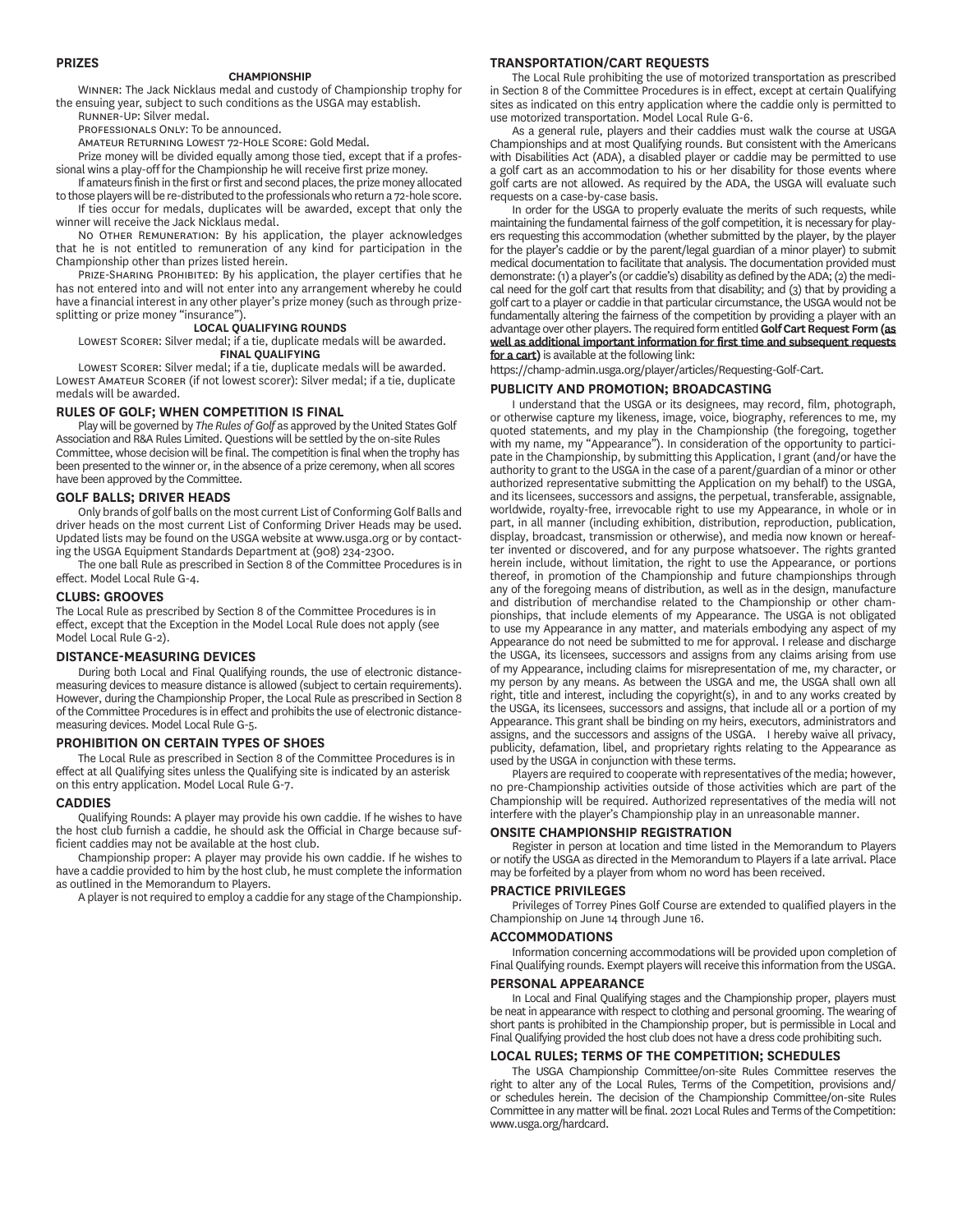# **LOCAL & FINAL QUALIFYING**

### **LOCATION**

Players' preferences for both Local and Final Qualifying locations must be designated on the entry. Players must select three Final Qualifying sites in order to complete the entry process. It is possible that players may not receive their first choice of Final site and will be notified by the USGA of any change. Priority will be established by date entry was received. Locally exempt players will receive their first choice of Final Qualifying site provided the site has not been oversubscribed.

Qualifying sites may be canceled due to lack of participation or due to issues surrounding COVID-19. Local Qualifying sites are final after entries close. In the event of inclement weather, Qualifying will take place as soon as possible following the originally scheduled date.

### **WAITLIST**

When a Qualifying location has met capacity, players may sign up on a waitlist and also select up to three Alternate Qualifying Sites. If the original waitlist site becomes available prior to the close of entries, the player will be assigned to that site and charged the entry fee. If the original waitlist site is full at the close of entries, the player will be assigned to their 1st Alternate Qualifying Site dependent on availability. If the 1st Alternate Qualifying Site is full at the close of entries, the player will be assigned to their 2nd Alternate Qualifying Site dependent on availability and so on. If all Alternate Qualifying Sites are full at the close of entries, the application will be withdrawn. Priority of each list will be based on the date of receipt of entry application. The fee to join a waitlist for a qualifying location is \$10 and is non-refundable.

Players can transfer their Waitlist, Alternate Qualifying Sites or transfer into a site with availability prior to the close of entries by accessing the championship specific View Qualifying Sites pop out on the Apply to Play page. Players are limited to two transfers per championship.

There are no waitlists for U.S. Open-Final qualifying locations.

#### **TRANSFERRING**

Transfer to another location will be permissible only as follows:

Local Qualifying Locations: Before 5 P.M. E.D.T. on April 21, 2021.

EXCEPTION: A player may transfer sites after the close, ONLY if the player is prohibited from competing in the qualifier to travel due to **NEW** COVID-19 travel rules or restrictions that are mandated by the state/local government or the Allied Golf Association **AFTER** the close of entries. If the related travel restrictions were in place prior to the close of entries on April 21 at 5:00PM EDT, the player will not be allowed to transfer sites. The site transfer can only be made to a site that has availability and is a minimum of 72 hours from the start of the competition.

Players wanting to transfer between Final Qualifying locations should note the following transfer deadlines:

May 17 at 5:00 P.M. E.D.T. is the deadline to transfer into or out of the Final Qualifying location in Dallas, Texas and Japan;

May 28 at 5:00 P.M. E.D.T. is the deadline to transfer between all remaining Final Qualifying locations (California, Canada, Florida, Georgia, Maryland, New York, Ohio, South Carolina or Washington)

# **QUALIFIERS' PLACES; TIES; SUBSTITUTIONS**

The number of qualifiers' places in each location will be determined by the USGA after entries close, based on size and strength of field.

A tie for the last qualifier's place, or an alternate's place will be decided immediately by a hole-by-hole play-off.

Alternates in order of qualifying scores will be allowed for qualifiers unable to compete in the next stage of the Championship. In the case of Final Qualifying rounds, the alternate must play in the location entered by the withdrawn player.

If a Qualifying location cannot fill its qualifiers' places for the next stage, or if an exempt player withdraws, the place made available will be reallotted to another location. A reallotment schedule will be prearranged by the USGA.

If a player withdraws before playing a stroke either in Final Qualifying or in the Championship proper, a substitution is allowed. Only the USGA may make such substitutions.

#### **ACCEPTANCE OF PLACES; NOTICE OF WITHDRAWAL**

On the day of Qualifying, every qualifier should inform the Official in Charge whether he will play in the next stage.

If a qualifier or an exempt player withdraws, he must notify the USGA (908-326-1950 or via e-mail at champs@usga.org) promptly in order to insure an alternate fair opportunity to play. Failure to comply may result in disqualification from future USGA competitions.

# **SCORE POSTING**

The AGA will post Stroke Play scores for all competitors in the field who have a Handicap Index® issued by the USGA. It will be the player's responsibility to post scores for all other formats of play throughout the competition.

In formats of play where a player may not finish a hole (i.e. Match Play or Four-Ball), the player is responsible for recording their score for handicap purposes using the Most Likely Score (MLS) procedure. MLS on a hole includes: the number of strokes already taken, plus the number of strokes most likely required to complete the hole, plus any penalty strokes incurred on the hole.

If a Match is completed on or after the fourteenth hole but prior to the eighteenth hole, the player will record a score of net par for handicap purposes for any holes not played. If a Match is completed prior to the fourteenth hole, the player will post a nine-hole score for handicap purposes.

Players who have a Handicap Index from another authorized golf association should post their scores in accordance with the association's protocols.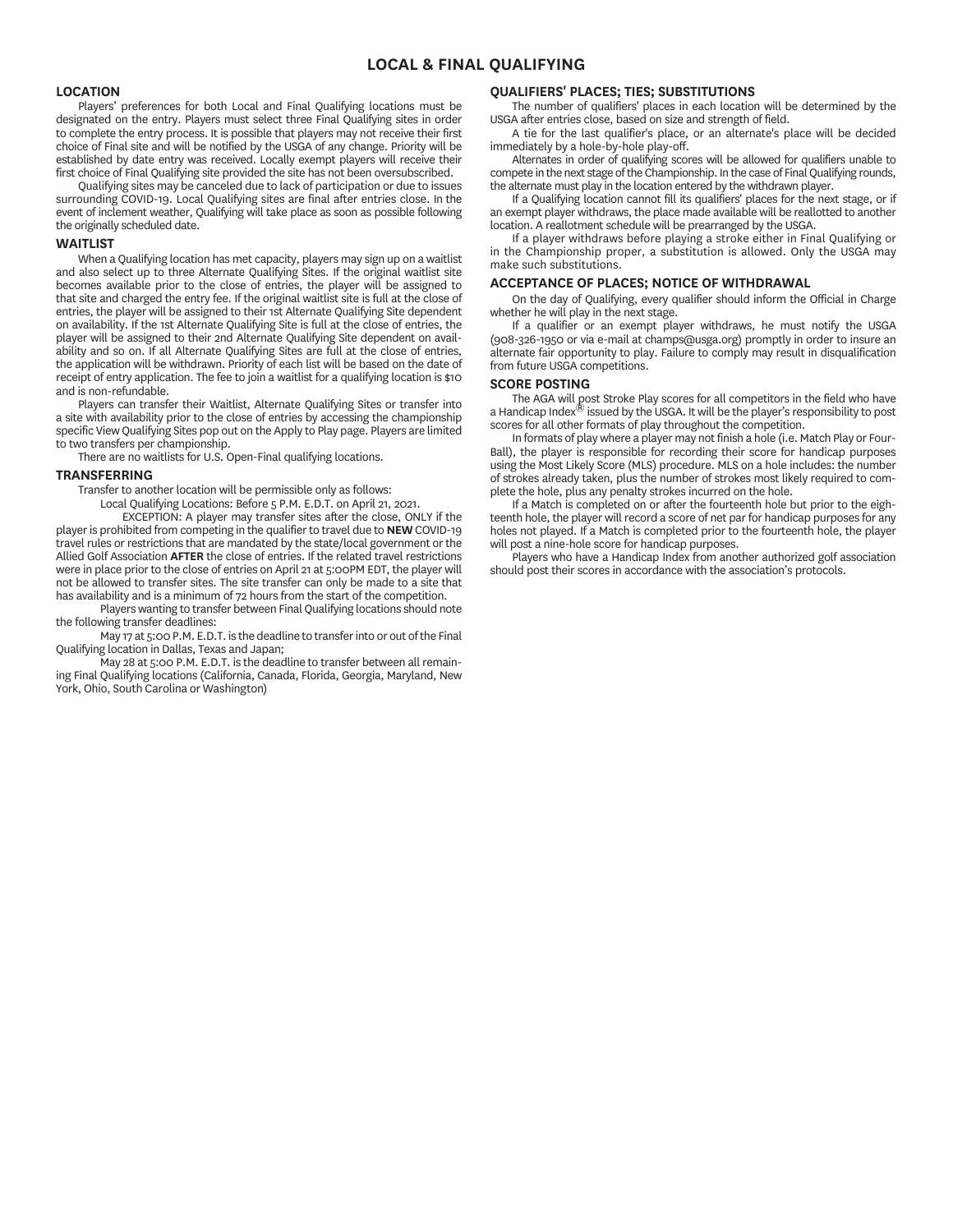# **EXEMPTIONS**

# **EXEMPTIONS**

Players in the following categories will be eligible for exemption in the 2021 Championship only. The USGA reserves the right to revise any of the exemption categories. Exemption under categories reserved for amateurs will be granted only to players who are currently amateurs, unless otherwise indicated. An amateur who is exempt into Final Qualifying or the Championship proper through a category reserved for amateurs becomes ineligible if he becomes a professional before beginning play or during the play of the Championship, unless otherwise indicated. Exempt players who wish to participate in the Championship must file an entry, except those players for whom blank entries are filed as noted below.

#### **EXEMPT FROM LOCAL AND FINAL QUALIFYING**

Winners of the U.S. Open Championship the last 10 years (2011-2020):

| 2011-RORY MCILROY  | 2016-DUSTIN JOHNSON    |
|--------------------|------------------------|
| 2012-WEBB SIMPSON  | 2017-BROOKS KOEPKA     |
| 2013-JUSTIN ROSE   | 2018-BROOKS KOEPKA     |
| 2014-MARTIN KAYMER | 2019-GARY WOODLAND     |
| 2015-JORDAN SPIETH | 2020-BRYSON DECHAMBEAU |

F-2. From the 2020 U.S. Open Championship, the 10 lowest scorers and anyone tying for 10th place:

| BRYSON DECHAMBEAU ZACH JOHNSON |                          | <b>WEBB SIMPSON</b>   |
|--------------------------------|--------------------------|-----------------------|
| <b>HARRIS ENGLISH</b>          | <b>RORY MCILROY</b>      | <b>JUSTIN THOMAS</b>  |
| <b>TONY FINAU</b>              | <b>LOUIS OOSTHUIZEN</b>  | <b>MATTHEW WOLFF</b>  |
| <b>DUSTIN JOHNSON</b>          | <b>XANDER SCHAUFFELE</b> | <b>WILL ZALATORIS</b> |
|                                |                          |                       |

- F-3. Winner of the 2020 U.S. Amateur Championship: **TYLER STRAFACI**
- F-4. Runner-up of the 2020 U.S. Amateur Championship (must be an amateur): CHARLES OSBORNE
- F-5. Winners of the Masters Tournament (2017-2021): 2017-SERGIO GARCIA 2019-TIGER WOODS 2021-<br>2018-PATRICK REED 2020-DUSTIN JOHNSON 2020-DUSTIN JOHNSON
- F-6. Winners of the PGA of America Championship (2016-2021).
- (NOTE: Blank entries will be filed by the USGA for players who become exempt after close of entries.):
	- 2016-JIMMY WALKER 2019-BROOKS KOEPKA<br>2017-JUSTIN THOMAS 2020-COLLIN MORIKA 2020-COLLIN MORIKAWA 2018-BROOKS KOEPKA
- F-7. Winners of The Open (2016-2019):<br>2016-HENRIK STENSON 201 2018-FRANCESCO MOLINARI<br>2019-SHANE LOWRY 2017-JORDAN SPIETH
- F-8. Winners of the Players Championship (2019-2021):
- 2019-RORY MCILROY
- F-9. Winner of the 2020 European BMW PGA Championship: **TYRRELL HATTON**
- F-10. Those players qualifying for the season-ending 2020 Tour Championship:<br>ABRAHAM ANCER MACKENZIE HUGHES JOAOUIN NIEMANN MACKENZIE HUGHES JOAQUIN NIEM DANIEL BERGER CAMERON CHAMP DUSTIN JOHNSON JON RAHM<br>BRYSON DECHAMBEAU KEVIN KISNER PATRICK REED **BRYSON DECHAMBEAU KEVIN KISNER** HARRIS ENGLISH MARC LEISHMAN XANDER SCHAUFFELE<br>TONY FINAU HIDEKI MATSUYAMA SCOTTIE SCHEFFLER TONY FINAU HIDEKI MATSUYAMA SCOTTIE SCHEFFLER<br>LANTO GRIFFIN RORY MCILROY CAMERON SMITH CAMERON SMITH TYRRELL HATTON COLLIN MORIKAWA WEBB SIMPSON<br>BILLY HORSCHEL SEBASTIAN MUNOZ JUSTIN THOMAS BILLY HORSCHEL SEBASTIAN MUNOZ<br>VIKTOR HOVLAND KEVIN NA **BRENDON TODD**
- F-11. Multiple winners of PGA Tour events that award a full-point allocation for the FedExCup, from the conclusion of the originally scheduled 2020 U.S. Open Championship to the initiation of the 2021 U.S. Open Championship. (NOTE: Blank entries will be filed by the USGA for players who become exempt after close of entries.)
- F-12. From the three-event U.S. Open 2021 European Qualifying Series (Betfred British Masters, Made in HimmerLand Championship and Porsche European Open), the top 10 aggregate points earners that are not otherwise exempt. (NOTE: Blank entries will be filed by the USGA for players who become exempt after close of entries.)
- F-13. Winner of the 2020 The Amateur Championship staged by the R&A (must be an amateur): JOE LONG
- F-14. Winner of the 2020 Mark H. McCormack Medal (Men's World Amateur Golf Ranking) (must be an amateur):
- F-15. From the current Official World Golf Rankings, the top 60 point leaders and ties as of May 24, 2021. Players must select a qualifying site at the time of entry (NOTE: Blank entries will be filed by the USGA for players who become exempt after close of entries.)
- F-16. From the current Official World Golf Rankings, the top 60 point leaders and ties as of June 7, 2021, if not previously exempt. Players must select a qualifying site at the time of entry. (NOTE: Blank entries will be filed by the USGA for players who become exempt after close of entries.)
- F-17. Special exemptions as selected by the USGA. Players must select a qualifying site at the time of entry. Must have filed an entry by April 21, 2021. Deadline for submission of request: April 21, 2021.

#### **EXEMPT FROM LOCAL QUALIFYING**

- L-1. All former winners of the U.S. Open Championship.
- L-2. From the 2019 & 2020 U.S. Open Championship, those returning scores for 72 holes.
- L-3. Winners of the last five U.S. Senior Open Championships (2015-2019).
- L-4. All former winners of the U.S. Amateur Championship and the runners-up in 2017-2019 (must be an amateur).
- L-5. Quarterfinalists from the 2019 & 2020 U.S. Amateur Championship (must be an amateur).
- L-6. Winners of the 2018 & 2019 U.S. Junior Amateur and U.S. Mid-Amateur Championships and the runners-up from 2019 (must be an amateur).
- L-7. Winner of the 2019 U.S. Senior Amateur Championship (must be an amateur).
- L-8. Playing members of the 2017, 2019 & 2021 United States and Great Britain & Ireland Walker Cup and the 2016 & 2018 United States Men's World Amateur Teams (must be an amateur).
- L-9. Playing members of the 2019 & 2021 United States and Great Britain & Ireland Walker Cup Teams who turned professional.
- L-10. Playing members of the 2018 United States Men's World Amateur Team who turned professional.
- L-11. Winner and runner-up of the 2020 Latin America Amateur Championship. (must be an amateur).
- L-12. Winners of the 2020 Mark H. McCormack Medal and 2020 The Amateur Championship and runner-up of the 2020 U.S. Amateur Championship (if not an amateur).
- L-13. All former winners of the Masters Tournament, The Open and the PGA of America Championship.
- L-14. From the 2020 & 2021 Masters Tournament, the 2020 & 2021 PGA Championship and the 2019 Open Championship conducted by the R&A, the 30 lowest scorers and anyone tying for 30th place.

 (NOTE: Blank entries will be filed by the USGA for players who become exempt after the close of entries.)

- L-15. The top 20 PGA Professionals from the 2021 PGA Professional Championship who advance to the 2021 PGA Championship. (NOTE: Blank entries will be filed by the USGA for players who become exempt after the close of entries.)
- L-16. Playing members of the five most current United States and European Ryder Cup and United States & World Presidents Cup Teams.
- L-17. Winner of the 2021 individual NCAA Div. I Men's Golf Championship (must be an amateur). (NOTE: Blank entries will be filed by the USGA for players who become exempt after close of entries.)
- L-18. From The Amateur Championship staged by the R&A, winners in 2017-2019 and the runners-up in 2019 & 2020 (must be an amateur).
- L-19. Winners of the 2019 Asia-Pacific Amateur, 2019 Mexican International Amateur, 2019 Canadian Amateur and 2019 & 2020 European Amateur Championships (must be an amateur). (Must have filed an entry by April 21, 2021.)
- L-20. From the official PGA Tour career money list, the top 50 money leaders as of the season-ending 2019 & 2020 Tour Championships.
- L-21. From the official PGA Tour Champions money list, the top 10 money leaders as of December 31, 2019 and December 31, 2020.
- L-22. Top five players from the 2019 Staysure Tour Order of Merit.
- L-23 PGA professional at club hosting the 2020 & 2021 U.S. Open Championships.
- L-24. Any player who had multiple finishes in the top 400 of the year-end Official World Golf Rankings in the last six calendar years (2015-2020).
- L-25. From the current Official World Golf Rankings, the top 500 point leaders and anyone tying for 500th place as of February 24, 2021.
- L-26. From the current Official World Golf Rankings, the top 500 point leaders and anyone tying for 500th place as of April 21, 2021. Players must select a qualifying site at the time of entry. (Must have filed an entry by April 21, 2021.)
- L-27. From the current Men's World Amateur Golf Ranking®/WAGR®, the top 50 point leaders and anyone tying for 50th place as of April 21, 2021 (must be an amateur). Players must select a qualifying site at the time of entry. Players exempt under this category will be determined at the close of entries. (Must have filed an entry by April 21, 2021.)
- L-28. Special exemptions as selected by the USGA. Must have filed an entry by April 21, 2021. Deadline for submission of request: April 21, 2021. Players must select a qualifying site at the time of entry.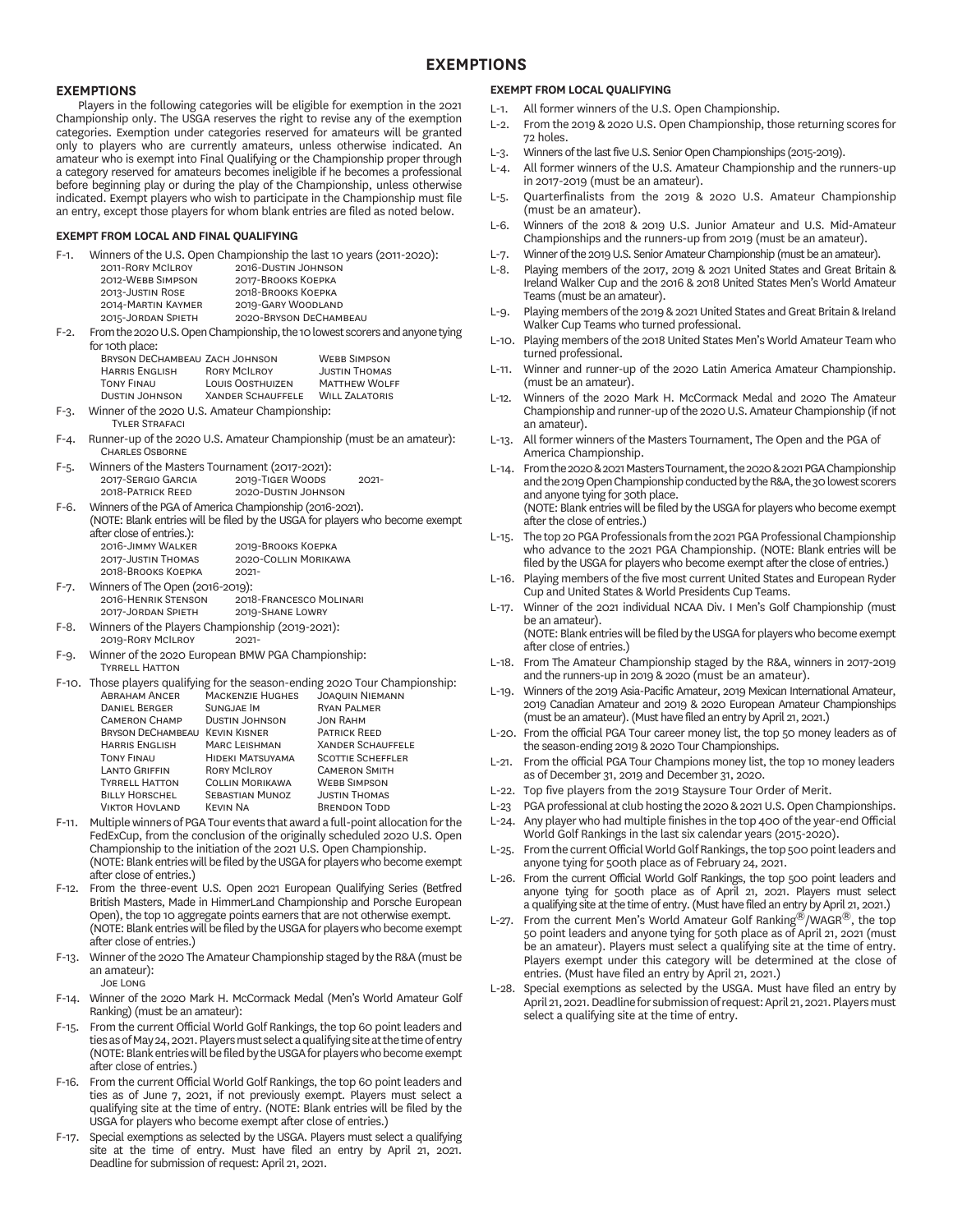SCHEDULE AND LOCATION OF LOCAL QUALIFYING ROUNDS - 18 HOLES STROKE PLAY<br>USGA reserves the right to revise this schedule<br>onstrating that the player is capable of competing at the national championship level. Please rote tha

| State/          |              | City                                         | round. Failure to do so may result in disqualmcation non nuture oscia competitions.<br><b>Host Club</b> |                                    | **Site   | ***Practice Dates/                                                                                                   | Official in Charge                                                                                                                                                                                         |
|-----------------|--------------|----------------------------------------------|---------------------------------------------------------------------------------------------------------|------------------------------------|----------|----------------------------------------------------------------------------------------------------------------------|------------------------------------------------------------------------------------------------------------------------------------------------------------------------------------------------------------|
| Country         |              |                                              |                                                                                                         |                                    | Capacity | <b>Player Information</b>                                                                                            |                                                                                                                                                                                                            |
|                 |              |                                              |                                                                                                         |                                    |          |                                                                                                                      |                                                                                                                                                                                                            |
|                 |              | MONDAY, APRIL 26 AT:                         |                                                                                                         |                                    |          |                                                                                                                      |                                                                                                                                                                                                            |
| ΤN              | 1.           | KNOXVILLE                                    | Fox Den C.C.                                                                                            | (865)966-9771                      | 78       | April 21-25 (After 2PM); Contact Club                                                                                | JEFF GIEDD, Tennessee Golf Assn.                                                                                                                                                                           |
|                 |              | <b>TUESDAY, APRIL 27 AT:</b>                 |                                                                                                         |                                    |          | www.tngolf.org                                                                                                       |                                                                                                                                                                                                            |
|                 |              |                                              |                                                                                                         |                                    |          |                                                                                                                      |                                                                                                                                                                                                            |
| HI              | 2.           | <b>EWA BEACH</b>                             | Hoakalei C.C.                                                                                           | (808) 853-4343                     | 78       | Available one week prior to qualifier<br>Contact Club two weeks in advance; www.hsga.golf                            | RYAN NAGATA, Hawaii State Golf Assn.                                                                                                                                                                       |
| ΝC              | 3.           | <b>DURHAM</b>                                | Duke University G.C.                                                                                    | $(919)681 - 2288$                  |          | 84 April 26; Contact Club; www.carolinasgolf.org CHRIS WOLFF, Carolinas Golf Assn.                                   |                                                                                                                                                                                                            |
| ΝY              | 4.           | <b>HUNTINGTON</b>                            | Huntington Crescent C.                                                                                  | (631)427-2400                      | 144      | April 20, 22 (Both dates after 2pm)                                                                                  | CHRIS GAFFNEY, Metropolitan Golf Assn.                                                                                                                                                                     |
|                 |              |                                              |                                                                                                         |                                    |          | Contact Club; www.mgagolf.org                                                                                        |                                                                                                                                                                                                            |
|                 |              | WEDNESDAY, APRIL 28 AT:                      |                                                                                                         |                                    |          |                                                                                                                      |                                                                                                                                                                                                            |
| FL              | 5.           | <b>BRADENTON</b>                             | Waterlefe G. & River C.                                                                                 | $(941)744 - 0393$                  | 84       | Available one week prior to qualifier<br>(Sat/Sun After 12PM); Contact Club; www.fsga.org                            | DARIN GREEN, Florida State Golf Assn.                                                                                                                                                                      |
|                 |              | THURSDAY, APRIL 29 AT:                       |                                                                                                         |                                    |          |                                                                                                                      |                                                                                                                                                                                                            |
| FL.             | 6.           | HOWEY-IN-THE-HILLS                           | Mission Inn R. & C. (El Campeon C.) (352)324-3885                                                       |                                    | 84       | Available one week prior to qualifier                                                                                | DARIN GREEN, Florida State Golf Assn.                                                                                                                                                                      |
|                 |              |                                              |                                                                                                         |                                    |          | (Sat/Sun After 12PM); Contact Club; www.fsga.org                                                                     |                                                                                                                                                                                                            |
| FL              | 7.           | <b>WEST PALM BEACH</b>                       | Mayacoo Lakes C.C.                                                                                      | $(561)793 - 1700$                  | 84       | Available one week prior to qualifier                                                                                | DARIN GREEN, Florida State Golf Assn.                                                                                                                                                                      |
| LA              | 8.           | LAFAYETTE                                    | Oakbourne C.C.                                                                                          | (337) 235-2324                     |          | (Sat/Sun After 12PM); Contact Club; www.fsga.org<br>144 April 28; Contact Club; www.lgagolf.org                      | LOGAN RAY, Louisiana Golf Assn.                                                                                                                                                                            |
| SC              | 9.           | <b>BLYTHEWOOD</b>                            | Columbia C.C.                                                                                           | (803) 754-8109                     |          | 84 April 28, Contact Club; www.carolinasgolf.org CHRIS WOLFF, Carolinas Golf Assn.                                   |                                                                                                                                                                                                            |
| TN              | 10.          | <b>JACKSON</b>                               | Jackson C.C.                                                                                            | (731)668-0980                      |          | 78 April 27-28 (\$50); Contact Club; www.tngolf.org JEFF GIEDD, Tennessee Golf Assn.                                 |                                                                                                                                                                                                            |
| ТX              | 11.          | AMARILLO                                     | Amarillo C.C.                                                                                           | (806)355-5021                      | 78       | Contact Club; www.txga.org                                                                                           | ANDREA DALY, Texas Golf Assn.                                                                                                                                                                              |
| W٧              | 12.          | MORGANTOWN<br><b>SATURDAY, MAY 1 AT:</b>     | The Pines C.C.                                                                                          | (304)296-3462                      |          | 78 April 28 (\$60); Contact Club; www.wvga.org CHRIS SLACK, West Virginia Golf Assn.                                 |                                                                                                                                                                                                            |
| HI              |              |                                              | King Kamehameha G.C.                                                                                    |                                    |          |                                                                                                                      |                                                                                                                                                                                                            |
|                 | 13.          | WAILUKU                                      |                                                                                                         | (808)249-0033                      | 78       | April 17-30; www.hsga.golf<br>Contact Club two weeks prior to qualifier                                              | RYAN NAGATA, Hawaii State Golf Assn.                                                                                                                                                                       |
|                 |              | MONDAY, MAY 3 AT:                            |                                                                                                         |                                    |          |                                                                                                                      |                                                                                                                                                                                                            |
| CA              | 14.          | <b>LAGUNA NIGUEL</b>                         | El Niguel C.C.                                                                                          | (949)496-2023                      |          |                                                                                                                      | 90 Contact Club after Close of Entries; www.scga.org JEFF NINNEMANN, Southern California Golf Assn.                                                                                                        |
| СA              | 15.          | PALM DESERT 1                                | Indian Ridge C.C. (Grove C.)                                                                            | (760) 772-7272                     |          |                                                                                                                      | 84 Contact Club after Close of Entries; www.scga.org JEFF NINNEMANN, Southern California Golf Assn.                                                                                                        |
| СT              | 16.          | <b>FAIRFIELD</b>                             | Patterson C.                                                                                            | $(203)$ 259-5244                   | 144      | April 20, 22, 27 (All dates after 2PM)                                                                               | CHRIS GAFFNEY, Metropolitan Golf Assn.                                                                                                                                                                     |
| FL              | 17.          | ORMOND BEACH                                 | Plantation Bay G. & C.C. (C. de Bonmont)                                                                |                                    | 84       | Contact Club; www.mgagolf.org<br>Available one week prior to qualifier                                               | DARIN GREEN, Florida State Golf Assn.                                                                                                                                                                      |
|                 |              |                                              |                                                                                                         | (386)437-4776                      |          | (Sat/Sun After 12PM); Contact Club; www.fsga.org                                                                     |                                                                                                                                                                                                            |
| GA              | 18.          | <b>KENNESAW</b>                              | Marietta C.C.                                                                                           | (770)426-1808                      | 132      | Visit GSGA website; www.gsga.org                                                                                     | JEFF FAGES, Georgia State Golf Assn.                                                                                                                                                                       |
| ΙA              | 19.          | <b>CEDAR FALLS</b>                           | Beaver Hills C.C.                                                                                       | (319)266-9172                      |          | 78 Shared after Close of Entries; www.iowagolf.org BENJAMIN LARSON, Iowa Golf Assn.                                  |                                                                                                                                                                                                            |
| IL.<br>IN       | 20.<br>21.   | LEMONT<br>INDIANAPOLIS                       | Cog Hill G. & C.C.<br>C.C. of Indianapolis                                                              | (630)264-4455<br>(317) 291-9770    | 84<br>84 | Contact Club; www.cdga.org<br>Contact Club; www.indianagolf.org                                                      | COLIN WADELIN, Chicago District Golf Assn.<br>TODD DEHAVEN, Indiana Golf Assn.                                                                                                                             |
| MA              | 22.          | CHATHAM                                      | Eastward Ho!                                                                                            | (508)945-0620                      | 84       | Contact Mass Golf; www.massgolf.org                                                                                  | GREG HOWELL, Mass Golf                                                                                                                                                                                     |
| ΜI              | 23.          | <b>MUSKEGON</b>                              | Muskegon C.C.                                                                                           | (231) 755-1841                     | 78       | Contact Club; www.gam.org                                                                                            | KEN HARTMANN, Golf Assn. of Michigan                                                                                                                                                                       |
| ΝY              | 24.          | <b>GLEN HEAD</b>                             | North Shore C.C.                                                                                        | (516)676-4225                      | 144      | April 22, 27, 29 (All dates after 11am)                                                                              | CHRIS GAFFNEY, Metropolitan Golf Assn.                                                                                                                                                                     |
|                 |              |                                              |                                                                                                         |                                    |          | ; Contact Club; www.mgagolf.org                                                                                      |                                                                                                                                                                                                            |
| OK<br><b>SD</b> | 25.<br>26.   | <b>EDMOND</b><br><b>SIOUX FALLS</b>          | Oak Tree C.C. (East C.)<br>The C.C. of Sioux Falls                                                      | (405)340-1010<br>(605)338-4653     | 78<br>78 | Contact Club; www.okgolf.org<br>Contact Club; www.sdga.org                                                           | DANE WILLIAMS, Oklahoma Golf Assn.<br>TOM JANSA, South Dakota Golf Assn.                                                                                                                                   |
| TΧ              | 27.          | <b>HORSESHOE BAY</b>                         | Escondido G. & L.C.                                                                                     | (830)598-5301                      | 132      | Visit TXGA website; www.txga.org                                                                                     | JOHN COCHRAN, Texas Golf Assn.                                                                                                                                                                             |
| UT              | 28.          | HIGHLAND                                     | Alpine C.C.                                                                                             | (801)322-3971                      | 90       | Info incl. with pairings; www.uga.org                                                                                | EASTON FOLSTER, Utah Golf Assn.                                                                                                                                                                            |
| WA              | 29.          | <b>BREMERTON</b>                             | Gold Mountain G.C. (Olympic C.) (360)415-5432                                                           |                                    | 93       | May 2; Contact Club after Close of Entries                                                                           | SCOTTY CROUTHAMEL, Washington Golf                                                                                                                                                                         |
|                 |              | TUESDAY, MAY 4 AT:                           |                                                                                                         |                                    |          | www.wagolf.org                                                                                                       |                                                                                                                                                                                                            |
| AR              | 30.          | <b>HOT SPRINGS</b>                           | Hot Springs C.C. (Arlington C.) (501)624-2661                                                           |                                    | 84       | May 3; Contact Club; www.asga.org                                                                                    | JAY N. FOX, Arkansas State Golf Assn.                                                                                                                                                                      |
| СA              | 31.          | EL MACERO                                    | El Macero C.C.                                                                                          | $(530)753 - 3363$                  | 84       | Info shared two weeks prior to qualifier                                                                             | RYAN GREGG, Northern California Golf Assn.                                                                                                                                                                 |
|                 |              |                                              |                                                                                                         |                                    |          | www.ncga.org                                                                                                         |                                                                                                                                                                                                            |
| СA              | 32.          | <b>LA QUINTA</b>                             | Andalusia C.C.                                                                                          | (760)777-1050                      |          |                                                                                                                      | 90 Contact Club after Close of Entries; www.scga.org JEFF NINNEMANN, Southern California Golf Assn.                                                                                                        |
| СA              | 33.          | PLEASANTON                                   | Ruby Hill G.C.                                                                                          | (925)417-5850                      | 84       | Info shared two weeks prior to qualifier                                                                             | RYAN GREGG, Northern California Golf Assn.                                                                                                                                                                 |
| CO              | 34.          | <b>FORT COLLINS</b>                          | Collindale G.C.                                                                                         | $(970)$ 221-6651                   | 84       | www.ncga.org<br>Contact Club; www.coloradogolf.org                                                                   | ROBERT DUKE, Colorado Golf Assn.                                                                                                                                                                           |
| КY              | $35-$        | GEORGETOWN                                   | Cherry Blossom G.C.                                                                                     | (502)570-9849                      | 102      | Contact Club; www.kygolf.org                                                                                         | JEFF ADKERSON, Kentucky Golf Assn.                                                                                                                                                                         |
| MD              | 36.          | SILVER SPRING                                | Northwest G.C.                                                                                          | (301)598-6100                      | 120      | Contact Club; www.msga.org                                                                                           | KELLY NEWLAND, Maryland State Golf Assn.                                                                                                                                                                   |
| ΜN              | 37.          | PRIOR LAKE                                   | Legends C.                                                                                              | (952)226-4777                      | 84       | Contact Club; www.mngolf.org                                                                                         | DOUG A. HOFFMANN, Minnesota Golf Assn.                                                                                                                                                                     |
| ΝJ              | 38.          | NORTH CALDWELL                               | Green Brook C.C.                                                                                        | $(973)228 - 1800$                  |          | 144 April 6-8, 13, 20-21, 27-28 (All dates after 2PM)<br>Contact Club; www.mgagolf.org                               | CHRIS GAFFNEY, Metropolitan Golf Assn.                                                                                                                                                                     |
| NΜ              | 39.          | <b>LAS CRUCES</b>                            | NM State U.G.C.                                                                                         | (575)646-3219                      | 84       | May 3 (\$18); Contact Club                                                                                           | EVERETT PRIDDY, Sun Country Amateur Golf Assn.                                                                                                                                                             |
|                 |              |                                              |                                                                                                         |                                    |          | www.suncountrygolf.org                                                                                               |                                                                                                                                                                                                            |
| OН              | 40.          | CLEVELAND                                    | Beechmont C.C.                                                                                          | $(216)831 - 8446$                  | 120      | Info incl. with pairings; www.noga.org                                                                               | ROBB SCHULZE, Northern Ohio Golf Assn.                                                                                                                                                                     |
| TΧ              | 41.          | CARROLLTON                                   | Indian Creek G.C. (Creeks C.)                                                                           | $(972)466 - 9850$                  | 132      | Contact Club; www.txga.org<br>Players must identify themselves as practice round participants                        | ANDREA DALY, Texas Golf Assn.                                                                                                                                                                              |
|                 |              | WEDNESDAY, MAY 5 AT:                         |                                                                                                         |                                    |          |                                                                                                                      |                                                                                                                                                                                                            |
| AL              | 42.          | <b>GLENCOE</b>                               | RTJ G. Trl. at Silver Lakes                                                                             | (256)892-3268                      | 78       | Contact Club; www.alabamagolf.org                                                                                    | BRIAN SCHEUFLER, Alabama Golf Assn.                                                                                                                                                                        |
| CA              | 43.          | CARMEL                                       | The Preserve G.C.                                                                                       | (831) 620-6871                     | 78       | Info shared two weeks prior to qualifier                                                                             | RYAN GREGG, Northern California Golf Assn.                                                                                                                                                                 |
|                 |              |                                              | Arroyo Trabuco G.C.                                                                                     |                                    |          | www.ncga.org                                                                                                         | 84 Contact Club after Close of Entries; www.scga.org JEFF NINNEMANN, Southern California Golf Assn.                                                                                                        |
| СA<br>FL        | 44.<br>45.   | <b>MISSION VIEJO</b><br>ORLANDO <sub>1</sub> | Orange Tree G.C.                                                                                        | (949)305-5100<br>(407)351-2521     | 84       | Available one week prior to qualifier                                                                                | DARIN GREEN, Florida State Golf Assn.                                                                                                                                                                      |
|                 |              |                                              |                                                                                                         |                                    |          | (Sat/Sun After 12PM); Contact Club; www.fsga.org                                                                     |                                                                                                                                                                                                            |
| PA              | 46.          | <b>BUTLER</b>                                | Butler C.C.                                                                                             | (724)586-6030                      |          |                                                                                                                      | 78 Info shared after Close of Entries; www.wpga.org TERRY TEASDALE, Western Pennsylvania Golf Assn.                                                                                                        |
|                 |              | THURSDAY, MAY 6 AT:                          |                                                                                                         |                                    |          |                                                                                                                      |                                                                                                                                                                                                            |
| ΑZ              | 47.          | <b>TUCSON</b>                                | Sewailo G.C.                                                                                            | (520)838-6623                      |          | 84 April 1-May 5; Contact Club; www.azgolf.org LE ANN FINGER, Arizona Golf Assn.                                     |                                                                                                                                                                                                            |
| СA<br>СA        | 48.<br>49.   | <b>BERMUDA DUNES</b><br>LOMPOC               | Bermuda Dunes C.C.<br>La Purisima G.C.                                                                  | (760)345-2771<br>(805)735-8395     |          |                                                                                                                      | 90 Contact Club after Close of Entries; www.scga.org JEFF NINNEMANN, Southern California Golf Assn.<br>90 Contact Club after Close of Entries; www.scga.org JEFF NINNEMANN, Southern California Golf Assn. |
| FL              | 50.          | <b>HOBE SOUND</b>                            | Hobe Sound G.C.                                                                                         | (772)546-8933                      | 84       | Available one week prior to qualifier                                                                                | DARIN GREEN, Florida State Golf Assn.                                                                                                                                                                      |
|                 |              |                                              |                                                                                                         |                                    |          | (Sat/Sun After 12PM); Contact Club; www.fsga.org                                                                     |                                                                                                                                                                                                            |
| FL              | 51.          | <b>NAPLES</b>                                | Bear's Paw C.C.                                                                                         | (239)262-1836                      | 84       | Available one week prior to qualifier                                                                                | DARIN GREEN, Florida State Golf Assn.                                                                                                                                                                      |
|                 |              | PANAMA CITY BEACH                            |                                                                                                         |                                    | 84       | (Sat/Sun After 12PM); Contact Club; www.fsga.org<br>Available one week prior to qualifier                            | DARIN GREEN, Florida State Golf Assn.                                                                                                                                                                      |
| FL              | 52.          |                                              | Bay Point G.C. (Nicklaus C.)                                                                            | $(850)$ 235-6950                   |          | (Sat/Sun After 12PM); Contact Club; www.fsga.org                                                                     |                                                                                                                                                                                                            |
| FL              | 53.          | VALRICO                                      | Buckhorn Springs G. & C.C.                                                                              | (813) 689-7766                     | 84       | Available one week prior to qualifier                                                                                | DARIN GREEN, Florida State Golf Assn.                                                                                                                                                                      |
|                 |              |                                              |                                                                                                         |                                    |          | (Sat/Sun After 12PM); Contact Club; www.fsga.org                                                                     |                                                                                                                                                                                                            |
| MD              | 54.          | PHOENIX (MD)                                 | Hillendale C.C.                                                                                         | $(410)575 - 3895$                  | 120      | Contact Club; www.msga.org                                                                                           | KELLY NEWLAND, Maryland State Golf Assn.                                                                                                                                                                   |
| NC<br>VA        | $55-$<br>56. | WALLACE<br><b>GLEN ALLEN</b>                 | <b>River Landing (River C.)</b><br>The Federal C.                                                       | $(910)285 - 4171$<br>(804)798-4996 | 90       | 84 May 5; Contact Club; www.carolinasgolf.org CHRIS WOLFF, Carolinas Golf Assn.<br>May 5; Contact Club; www.vsga.org | JOSH COATES, Virginia State Golf Assn.                                                                                                                                                                     |
|                 |              |                                              |                                                                                                         |                                    |          |                                                                                                                      |                                                                                                                                                                                                            |

Only clubs highlighted in red italics will permit caddies to use carts first-come, first-served.<br>\*Clubs hosting Qualifying will not have Model Local Rule G-7 (Prohibiting Certain Types of Shoes) in effect.<br>\*\*Additional inf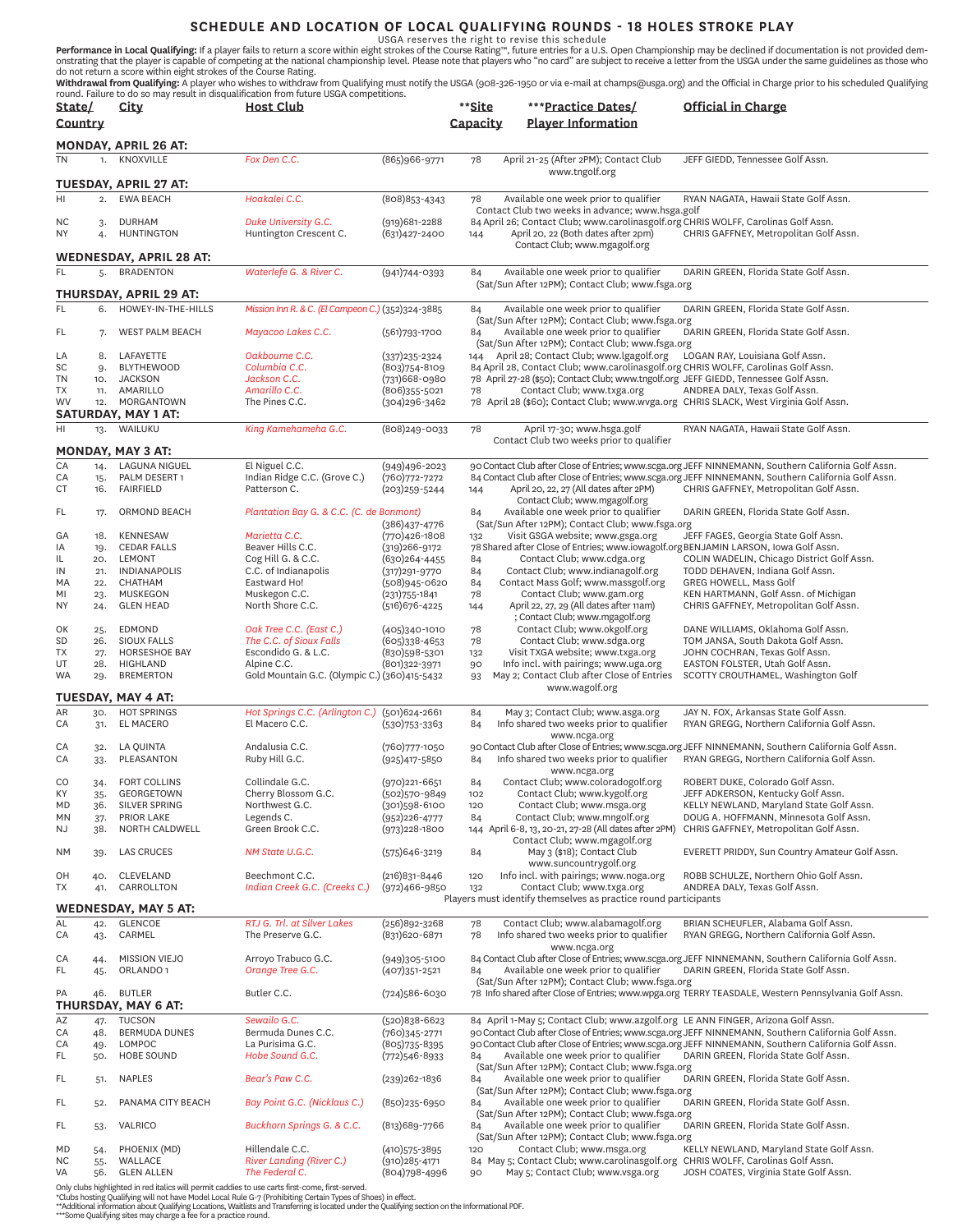**SCHEDULE AND LOCATION OF LOCAL QUALIFYING ROUNDS - 18 HOLES STROKE PLAY**<br>USGA reserves the right to revise this schedule<br>onstrating that the player is capable of competing at the national championship level. Please note t

**Withdrawal from Qualifying:** A player who wishes to withdraw from Qualifying must notify the USGA (908-326-1950 or via e-mail at champs@usga.org) and the Official in Charge prior to his scheduled Qualifying<br>round. Failure

| State/                   |              | City                                      | <b>Host Club</b>                                 |                                        | **Site     | ***Practice Dates/                                                                                                       | Official in Charge                                                                                                                       |
|--------------------------|--------------|-------------------------------------------|--------------------------------------------------|----------------------------------------|------------|--------------------------------------------------------------------------------------------------------------------------|------------------------------------------------------------------------------------------------------------------------------------------|
| Country                  |              |                                           |                                                  |                                        | Capacity   | <b>Player Information</b>                                                                                                |                                                                                                                                          |
| <b>SUNDAY, MAY 9 AT:</b> |              |                                           |                                                  |                                        |            |                                                                                                                          |                                                                                                                                          |
| AK                       | 57.          | PALMER<br><b>MONDAY, MAY 10 AT:</b>       | Palmer G.C.                                      | $(907)745 - 4653$                      | 120        | Contact Club; www.agagolf.org                                                                                            | JEFF BARNHART, Alaska Golf Assn.                                                                                                         |
| AZ<br>CA                 | 58.<br>59.   | PHOENIX (AZ)<br>MADERA                    | Phoenix C.C.<br>Dragonfly G.C.                   | (602)636-9861<br>$(559)432 - 3020$     | 100<br>84  | May 2-9 (\$30); Contact Club; www.azgolf.org<br>Info shared two weeks prior to qualifier                                 | LE ANN FINGER, Arizona Golf Assn.<br>RYAN GREGG, Northern California Golf Assn.                                                          |
| CA                       | 60.          | MARYSVILLE                                | Peach Tree G. & C.C.                             | $(530)743 - 2039$                      | 84         | www.ncga.org<br>Info shared two weeks prior to qualifier                                                                 | RYAN GREGG, Northern California Golf Assn.                                                                                               |
| CA                       | 61.          | PALM DESERT 2                             | Classic C.                                       | (760)601-3601                          |            | www.ncga.org                                                                                                             | 90 Contact Club after Close of Entries; www.scga.org JEFF NINNEMANN, Southern California Golf Assn.                                      |
| CANADA110.               |              | RIDGEWAY, ON                              | Cherry Hill Club                                 | $(905)894 - 1122$                      | 120        | Info shared after Close of Entries<br>www.golfcanada.ca                                                                  | ADAM CINEL, Golf Canada                                                                                                                  |
| CO<br>CT                 | 62.<br>63.   | WESTMINSTER<br><b>BERLIN</b>              | Walnut Creek G.P.<br>Shuttle Meadow C.C.         | $(303)469 - 2974$<br>(860)229-6600     | 84<br>108  | Contact Club; www.coloradogolf.org<br>Info shared after Close of Entries<br>www.csgalinks.org                            | ROBERT DUKE, Colorado Golf Assn.<br>RYAN HOFFMAN, Connecticut State Golf Assn.                                                           |
| FL                       | 64.          | ORLANDO <sub>2</sub>                      | Shingle Creek G.C.                               | $(407)996 - 9939$                      | 84         | Available one week prior to qualifier<br>(Sat/Sun After 12PM); Contact Club; www.fsga.org                                | DARIN GREEN, Florida State Golf Assn.                                                                                                    |
| FL                       | 65.          | PONTE VEDRA BEACH                         | The Plantation at Ponte Vedra Beach              |                                        | 84         | Available one week prior to qualifier<br>(Sat/Sun After 12PM); Contact Club; www.fsga.org                                | DARIN GREEN, Florida State Golf Assn.                                                                                                    |
| FL                       | 66.          | WESTON                                    | The C. at Weston Hills (Tour C.) (954)384-4653   | $(904)543 - 2964$                      | 84         | Available one week prior to qualifier<br>(Sat/Sun After 12PM); Contact Club; www.fsga.org                                | DARIN GREEN, Florida State Golf Assn.                                                                                                    |
| IL                       | 67.          | <b>WHEATON</b>                            | Cantigny G.C.                                    | (630)668-8463                          |            |                                                                                                                          | 84 Info incl. with pairings; Contact Club; www.cdga.orgCOLIN WADELIN, Chicago District Golf Assn.                                        |
| IN                       | 68.          | <b>SOUTH BEND</b>                         | South Bend C.C.                                  | $(574)289 - 2527$                      |            | 84 Weekdays only prior to May 9; May 9 (After 1PM) TODD DEHAVEN, Indiana Golf Assn.<br>Contact Club; www.indianagolf.org |                                                                                                                                          |
| MI<br><b>MN</b>          | 69.<br>70.   | <b>ANN ARBOR</b><br><b>MEDINA</b>         | Barton Hills C.C.<br>Medina G. & C.C.            | $(734)662 - 4955$<br>(763)478-6021     | 78<br>84   | Contact Club; www.gam.org<br>Contact Club; www.mngolf.org                                                                | KEN HARTMANN, Golf Assn. of Michigan<br>DOUG A. HOFFMANN, Minnesota Golf Assn.                                                           |
| <b>MO</b>                | 71.          | RAYMORE                                   | Creekmoor G.C.                                   | (816) 331-2621                         | 78         | Contact Club one week prior to qualifier<br>www.centrallinksgolf.org                                                     | DOUG HABEL, Central Links Golf                                                                                                           |
| MO                       | 72.          | ST. LOUIS                                 | Spencer T. Olin G.C.                             | $(618)465 - 3111$                      |            |                                                                                                                          | 120Info shared after Close of Entries; www.metga.org CURT ROHE, Metropolitan Amateur Golf Assn.                                          |
| NE<br><b>NM</b>          | 73.<br>74.   | <b>BEATRICE</b><br>ALBUQUERQUE            | Beatrice C.C.<br><b>UNM Championship G.C.</b>    | (402) 223 - 2710<br>$(505)277 - 4546$  | 120<br>120 | Contact Club; www.nebgolf.org<br>May 9 (\$64); Contact Club<br>www.suncountrygolf.org                                    | CRAIG AMES, Nebraska Golf Assn.<br>EVERETT PRIDDY, Sun Country Amateur Golf Assn.                                                        |
| NV                       | 75.          | <b>STATELINE</b>                          | Edgewood Tahoe G.C.                              | $(775)588 - 3566$                      | 80         | May 9 (After 2PM)(\$75); Contact Club<br>www.nnga.org                                                                    | ANDREW WORKMAN, Northern Nevada Golf Assn.                                                                                               |
| <b>NY</b>                | 76.          | <b>ARMONK</b>                             | Whippoorwill C.                                  | $(914)273 - 3059$                      | 144        | Contact Club; www.mgagolf.org                                                                                            | CHRIS GAFFNEY, Metropolitan Golf Assn.                                                                                                   |
| <b>NY</b><br><b>NY</b>   | 77.<br>78.   | <b>ROCHESTER</b><br><b>SCHENECTADY</b>    | Ravenwood G.C.<br>Mohawk G.C.                    | $(585)924 - 5100$<br>$(518)374 - 9124$ | 100<br>84  | Contact Club; www.rdga.org<br>May 9; Contact Club; www.nysga.org                                                         | TIM VANGELLOW, Rochester District Golf Assn.<br>ANDREW HICKEY, New York State Golf Assn.                                                 |
| OR                       | 79.          | CANBY                                     | Willamette Valley C.C.                           | $(503)266 - 4066$                      |            | 144 Info shared after Close of Entries; www.oga.org BRENT WHITTAKER, Oregon Golf Assn.                                   |                                                                                                                                          |
| PA                       | 80.          | <b>TELFORD</b>                            | Indian Valley C.C.                               | $(215)723-1984$                        |            |                                                                                                                          | 120 Info shared after Close of Entries; www.gapgolf.org KIRBY V. MARTIN, Golf Assn. of Philadelphia                                      |
| SC                       | 81.          | <b>HILTON HEAD</b>                        | Long Cove C.                                     | (843) 686-1020                         |            | 84 May 9; Contact Club; www.carolinasgolf.org CHRIS WOLFF, Carolinas Golf Assn.                                          |                                                                                                                                          |
| TX<br><b>WA</b>          | 82.<br>83.   | <b>KERRVILLE</b><br><b>BREWSTER</b>       | The C. at Comanche Trace<br>Gamble Sands         | (830)595-8500<br>$(509)436 - 8323$     | 132<br>93  | Visit TXGA website; www.txga.org<br>May 9; Contact Club after Close of Entries                                           | JOHN COCHRAN, Texas Golf Assn.<br>SCOTTY CROUTHAMEL, Washington Golf                                                                     |
|                          |              | <b>TUESDAY, MAY 11 AT:</b>                |                                                  |                                        |            | www.wagolf.org                                                                                                           |                                                                                                                                          |
| CA                       | 84.          | PALM DESERT 3                             | Ironwood C.C. (South C.)                         | (760)346-7811                          |            |                                                                                                                          | 90 Contact Club after Close of Entries; www.scga.org JEFF NINNEMANN, Southern California Golf Assn.                                      |
| MA                       | 85.          | SEEKONK                                   | Ledgemont C.C.                                   | (508)761-6600                          | 84         | Contact Club; www.rigalinks.org                                                                                          | BOB WARD, Rhode Island Golf Assn.                                                                                                        |
| MT<br>TX                 | 86.<br>87.   | <b>MISSOULA</b><br><b>GUNTER</b>          | Missoula C.C.<br>The Bridges G.C.                | (406)251-2404<br>(903)696-0022         | 78<br>132  | Contact Club; www.msgagolf.org<br>Mon-Fri (Anytime), Sat-Sun (After 2PM)                                                 | GERARD POORE, Montana State Golf Assn.<br>ANDREA DALY, Texas Golf Assn.                                                                  |
|                          |              | <b>WEDNESDAY, MAY 12 AT:</b>              |                                                  |                                        |            | Contact Club; www.txga.org                                                                                               |                                                                                                                                          |
| AZ                       | 88.          | <b>MARICOPA</b>                           | Ak-Chin Southern Dunes G.C.                      | (480)367-8949                          | 84         | May 9-11 (\$39); Contact Club; www.azgolf.org                                                                            | LE ANN FINGER, Arizona Golf Assn.                                                                                                        |
| КS                       | 89.          | <b>WICHITA</b>                            | Wichita C.C.                                     | $(316)634 - 2882$                      | 78         | Contact Club one week prior to qualifier<br>www.centrallinksgolf.org                                                     | DOUG HABEL, Central Links Golf                                                                                                           |
| PA                       | 90.          | HELLERTOWN                                | The Steel C.                                     | (610) 838-7018                         |            |                                                                                                                          | 120 Info shared after Close of Entries; www.gapgolf.org KIRBY V. MARTIN, Golf Assn. of Philadelphia                                      |
| WI<br><b>WY</b>          | 91.<br>92.   | CEDARBURG<br><b>RIVERTON</b>              | Hidden Glen G.C.<br>Riverton C.C.                | $(262)387 - 0100$<br>$(307)856 - 4779$ | 84<br>84   | Contact Club; www.wsga.org<br>May 11; Contact Club; www.wygolf.net                                                       | BILL LINNEMAN, Wisconsin State Golf Assn.<br>DAVID B. SNYDER, Wyoming State Golf Assn.                                                   |
|                          |              | THURSDAY, MAY 13 AT:                      |                                                  |                                        |            |                                                                                                                          |                                                                                                                                          |
| CA<br>CO                 | 93.          | <b>SAN DIEGO</b><br><b>AURORA</b>         | The Grand G.C.<br>CommonGround G.C.              | (858)314-1930<br>$(303)340 - 1520$     |            | Contact Club; www.coloradogolf.org                                                                                       | 90 Contact Club after Close of Entries; www.scga.org JEFF NINNEMANN, Southern California Golf Assn.<br>ROBERT DUKE, Colorado Golf Assn.  |
| ID                       | 94.<br>95.   | <b>NAMPA</b>                              | Redhawk G.C.                                     | $(208)461 - 4295$                      | 84<br>144  | May 12; Contact Club; www.idahoga.org                                                                                    | CALEB COX, Idaho Golf Assn.                                                                                                              |
| PA                       | 96.          | <b>YORK</b>                               | C.C. of York                                     | $(717)843 - 9303$                      |            |                                                                                                                          | 78 Info shared after Close of Entries; www.gapgolf.org KIRBY V. MARTIN. Golf Assn. of Philadelphia                                       |
|                          |              | MONDAY, MAY 17 AT:                        |                                                  |                                        |            |                                                                                                                          |                                                                                                                                          |
| AZ<br>FL.                | 97.<br>98.   | SCOTTSDALE<br><b>WINTER HAVEN</b>         | The C.C. at DC Ranch<br>The C.C. of Winter Haven | (480)342-7210<br>(863)324-6666         | 84<br>84   | May 9-16; Contact Club; www.azgolf.org<br>Available one week prior to qualifier                                          | LE ANN FINGER, Arizona Golf Assn.<br>DARIN GREEN, Florida State Golf Assn.                                                               |
| GA                       | 99.          | PINE MOUNTAIN                             | Callaway Gardens (Mountainview C.)               | (800)282-8181                          | 132        | (Sat/Sun After 12PM); Contact Club; www.fsga.org<br>Visit GSGA website; www.gsga.org                                     | JEFF FAGES, Georgia State Golf Assn.                                                                                                     |
| IL                       | 100.         | SPRINGFIELD                               | Illini C.C.                                      | $(217)546 - 4614$                      |            |                                                                                                                          | 84 Info incl. with pairings; Contact Club; www.cdga.orgRICK LEHEW, Chicago District Golf Assn.                                           |
| МA                       | 101.         | <b>BERNARDSTON</b>                        | Crumpin-Fox C.                                   | $(413)648 - 9101$                      | 84         | Contact Mass Golf; www.massgolf.org                                                                                      | GREG HOWELL, Mass Golf                                                                                                                   |
| <b>NC</b>                | 102.         | <b>PINEHURST</b>                          | Pinewild C.C. (Holly C.)                         | $(910)$ 295-5145                       | 84         | May 16; Contact Club; www.carolinasgolf.org CHRIS WOLFF, Carolinas Golf Assn.                                            |                                                                                                                                          |
| <b>NV</b><br>OH          | 103.<br>104. | <b>LAS VEGAS</b><br><b>CINCINNATI</b>     | Las Vegas Paiute G.R.<br>Maketewah C.C.          | (702)395-1704<br>$(513)242 - 9333$     | 78         | Contact Club; www.snga.org                                                                                               | TIM BRAND, Southern Nevada Golf Assn.<br>144 May 15 (After 1PM); Contact Club; www.gcga.org KEVIN STANTON, Greater Cincinnati Golf Assn. |
| OH                       | 105.         | PORT CLINTON                              | Catawba Island C.                                | (419) 797-9813                         | 80         | Anytime prior to May 17; Contact Club<br>www.tdgagolf.org                                                                | ROBB SCHULZE, Northern Ohio Golf Assn.                                                                                                   |
| OH                       | 106.         | POWELL                                    | Kinsale G.& Fitness C.                           | (740) 881-3455                         | 120        | Contact Club; www.ohiogolf.org                                                                                           | MATT LEFFERTS, Ohio Golf Assn.                                                                                                           |
| PA                       | 107.         | MOSCOW                                    | Elmhurst C.C.                                    | (570) 842-7011                         |            |                                                                                                                          | 78 Info shared after Close of Entries; www.gapgolf.org KIRBY V. MARTIN, Golf Assn. of Philadelphia                                       |
| ТX                       | 108.         | <b>HOUSTON</b>                            | Lakeside C.C.                                    | $(281)497 - 2228$                      | 132        | Visit TXGA website; www.txga.org                                                                                         | JUSTIN GUTHRIE, Texas Golf Assn.                                                                                                         |
| CANADA109.               |              | <b>TUESDAY, MAY 18 AT:</b><br>CALEDON, ON | TPC Toronto at Osprey Valley (Heathlands C.)     |                                        | 120        | Info shared after Close of Entries                                                                                       | AKASH PATEL, Golf Canada                                                                                                                 |
|                          |              |                                           |                                                  | (519) 927-9034                         |            | www.golfcanada.ca                                                                                                        |                                                                                                                                          |

Only clubs highlighted in red italics will permit caddies to use carts first-come, first-served.<br>\*Clubs hosting Qualifying will not have Model Local Rule G-7 (Prohibiting Certain Types of Shoes) in effect.<br>\*\*Additional inf